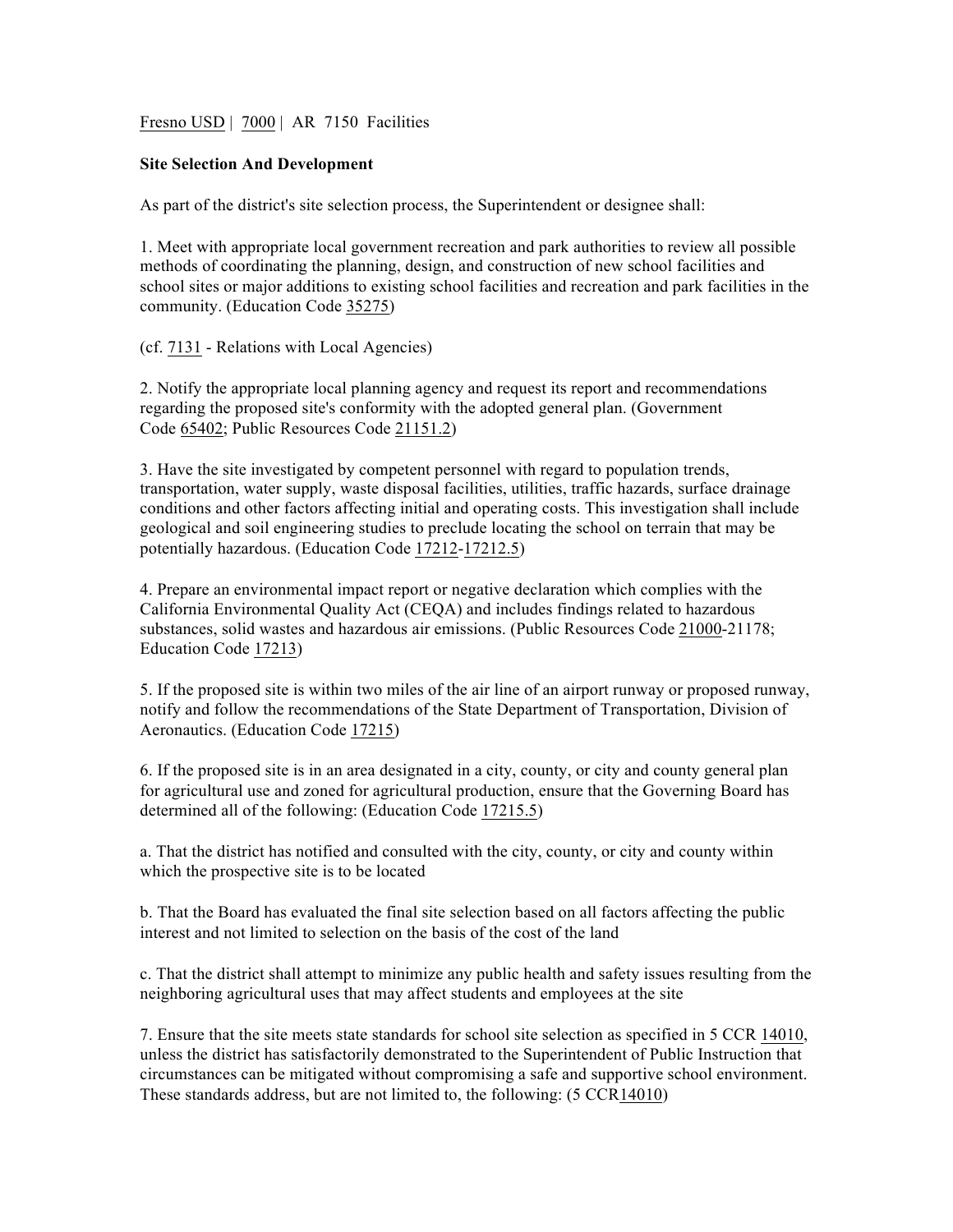a. Acreage and enrollment for a new school site and, if acreage is insufficient, demonstration of how students will be provided an adequate educational program, including physical education

b. Distance from power line and railroad track easements and from roads or freeways that may cause safety and/or sound-level problems

c. Avoidance of safety hazards including earthquake faults, flood areas, landslides, and aboveground water or fuel storage tanks

d. Length-to-width ratio of the site to allow safe supervision of buildings, parking areas and playfields and enable students to meet the district's passing times to classes

e. Traffic patterns and accessibility from roads

f. Compatibility of existing or proposed zoning of surrounding properties

g. Location within the proposed attendance area to encourage student walking and avoid extensive busing

h. Joint use of parks, libraries, museums and other public services

i. Convenience of location for public services, including fire and police protection, public transit and trash disposal

j. Environmental factors of light, wind, noise, aesthetics and air pollution

k. Potential cost and delay issues, such as the distance of utilities to the site and other land development needs, relocation costs and legal fees, landscaping and maintenance costs, the existence of endangered or protected wildlife habitats, etc.

Environmental Impact Investigation

The following actions shall be taken in order to ensure compliance with the California Environmental Quality Act:

1. Each proposed project shall be evaluated to determine whether it:

a. Is exempt from the California Environmental Quality Act

b. Is the appropriate subject of a negative declaration

c. May have a significant effect on the environment that makes an environmental impact report (EIR) necessary

2. If the project is categorically exempt from the California Environmental Quality Act, a notice of exemption should be filed pursuant to Public Resources Code 21152.

3. The Superintendent or designee shall consult with the city or county and with the local air quality district in order to identify any facilities within a quarter mile of the proposed site which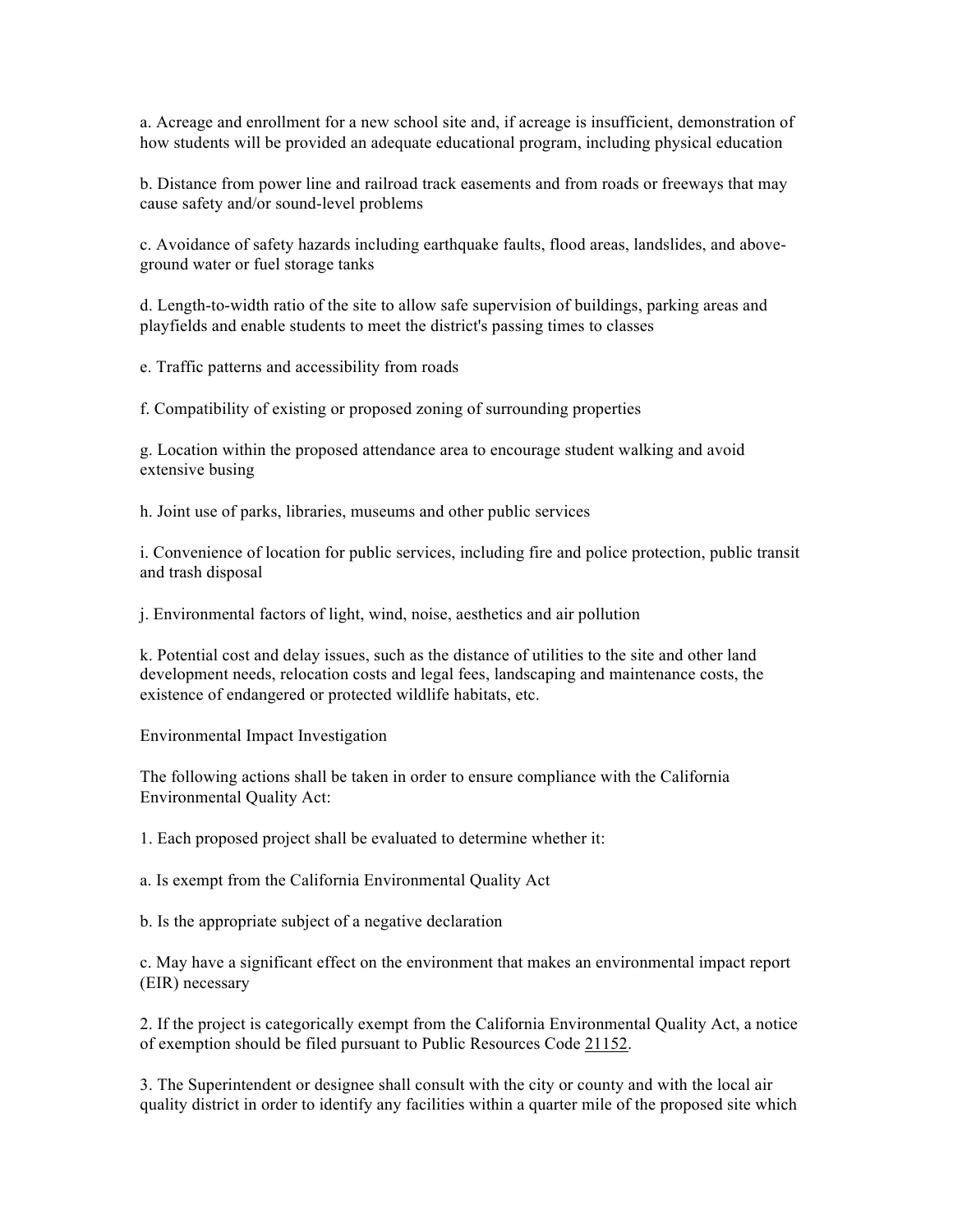might produce hazardous air emissions or handle hazardous or acutely hazardous materials, substances or waste. (Education Code 17213)

Following this consultation, the Board shall make one of the following written findings: (Education Code 17213)

a. That no such facilities exist

b. That although such facilities exist, one of the following conditions applies:

(1) The health risks from the facilities do not and will not actually or potentially endanger the health of students or staff.

(2) Corrective measures required under an existing order by another appropriate jurisdiction will, before the school is occupied, mitigate all chronic or accidental hazardous air emissions to levels that will not actually or potentially endanger the health of students or staff.

4. The Superintendent or designee shall determine that the proposed site is not any of the following: (Education Code 17213)

a. The site of a current or former hazardous waste or solid waste disposal site unless, if the site was a former solid waste disposal site, the Board concludes that the wastes have been removed

b. A hazardous substance release site identified by the State Department of Health Services and currently listed for removal or remedial action

c. A site which contains one or more pipelines, under or above ground, carrying hazardous substances, acutely hazardous materials, or hazardous wastes, unless the pipeline is a natural gas line used only to supply natural gas to the school or neighborhood

5. Information resulting from the investigations in items #3 and #4 above shall be included in the negative declaration or EIR.

6. If the initial study has identified potentially significant effects on the environment, a mitigated negative declaration shall be filed. The mitigated negative declaration must show that: (Public Resources Code 21064.5)

a. Revisions in the proposal before the negative declaration is released would mitigate the effect so that no significant effect on the environment would occur.

b. There is no record that the revised project would have a significant effect on the environment.

7. If it is determined that the project does not require the preparation of a draft EIR, a negative declaration and the initial study shall be filed with the Office of Planning and Research (state clearinghouse) and with the county clerk. (Public Resources Code21152; 14 CCR 15205-15206)

Copies of the negative declaration and the initial study shall also be made available to local planning agencies, other interested persons, and to the general public.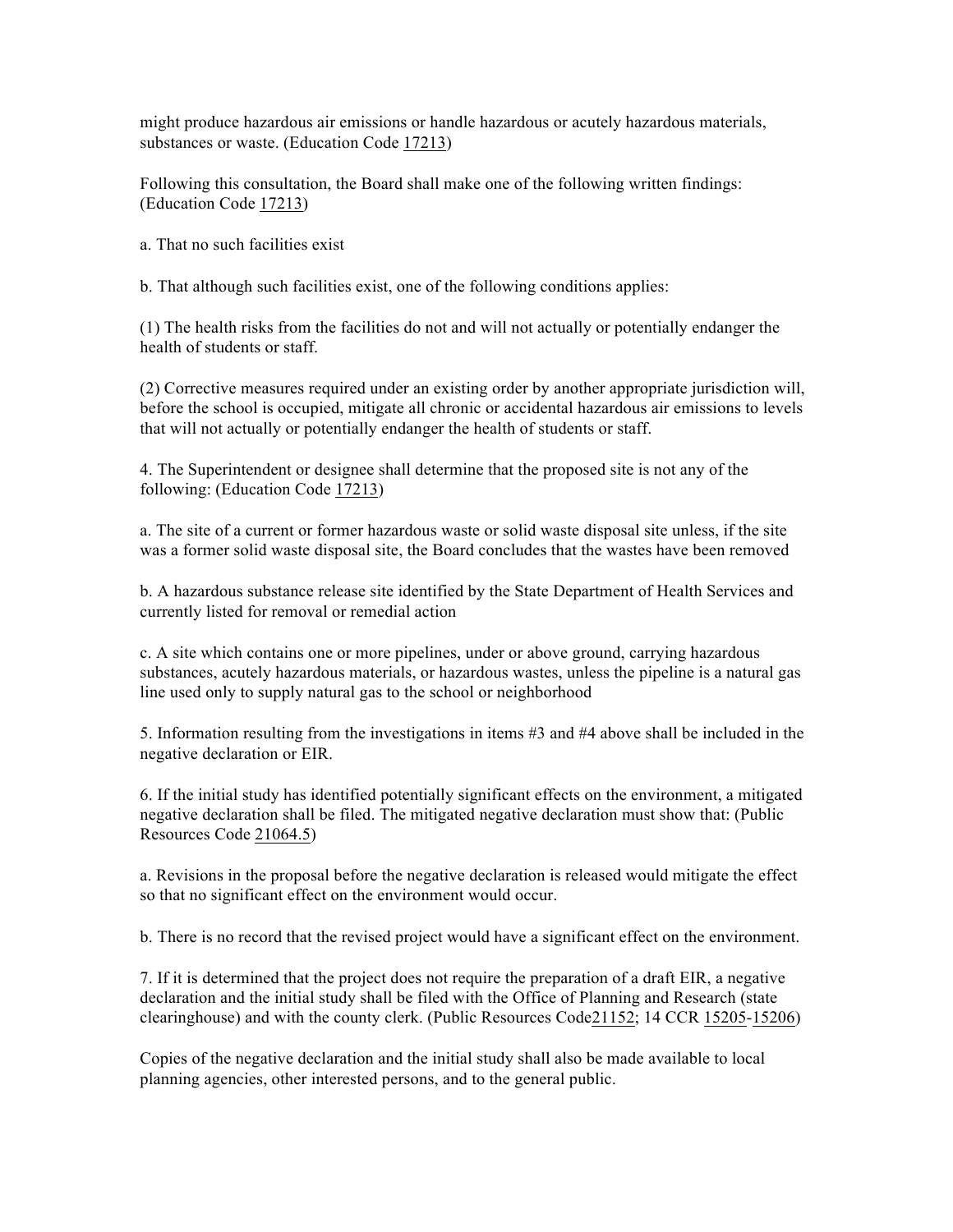a. The Board shall not approve a project until at least 30 days have passed for review and comment of the proposed negative declaration or the draft EIR. This review period shall be extended as necessary for review by the state clearinghouse. (Public Resources Code 21091)

When the district is preparing a negative declaration, public notice of that fact shall be provided pursuant to Public Resources Code 21092. The notice shall briefly describe the proposed project and its location, the address where copies of the negative declaration and all documents referenced therein are available for review, the time period when comments will be received, and the date, time and place of any related public meetings or hearings. (Public Resources Code 21092)

The above notice shall be either published in a newspaper of general circulation in the area(s) affected by the notice, posted on or off site in the area where the project is to be located, or mailed directly to the owners and occupants of contiguous property shown on the latest equalized assessment role. (Public Resources Code 21092)

The notice shall also be posted in the office of the county clerk and mailed to all persons who have requested it. It shall remain posted for 20 days unless otherwise required by law to be posted for 30 days. (Public Resources Code 21092.3)

The request for a mailed notice shall be renewed annually. Except for notices sent to public agencies, the district shall charge a fee which is reasonably related to the cost of providing the notice.

b. Upon the close of the review period, the Board shall determine whether the project is the appropriate subject of a negative declaration at a special or regularly scheduled meeting.

(1) The Board may affirm the decision that the project is the appropriate subject of a negative declaration and subsequently proceed according to  $#8(g)$ .

(2) If the Board determines that the project is not the appropriate subject of a negative declaration, it will proceed in accordance with #8.

8. If the project may have a significant effect on the environment, an EIR shall be prepared. (Public Resources Code 21080,21153)

a. Upon completion, the draft EIR shall be filed in accordance with 14 CCR 15206. The notice of completion and draft EIR shall also be made available to local planning agencies, appropriate state agencies, other interested parties, and to the general public.

b. The public review period for the draft EIR shall be no less than 45 days. This review period shall be extended as necessary for review by the state clearinghouse. (Public Resources Code 21091)

c. When the district is preparing an EIR, public notice shall be provided pursuant to Public Resources Code 21092. The notice shall briefly describe the proposed project and its location, any significant effects on the environment anticipated as a result of the project, the address where copies of the draft EIR and all documents referenced therein are available for review, the time period when comments will be received, and the date, time and place of any related public meetings or hearings. (Public Resources Code 21092)